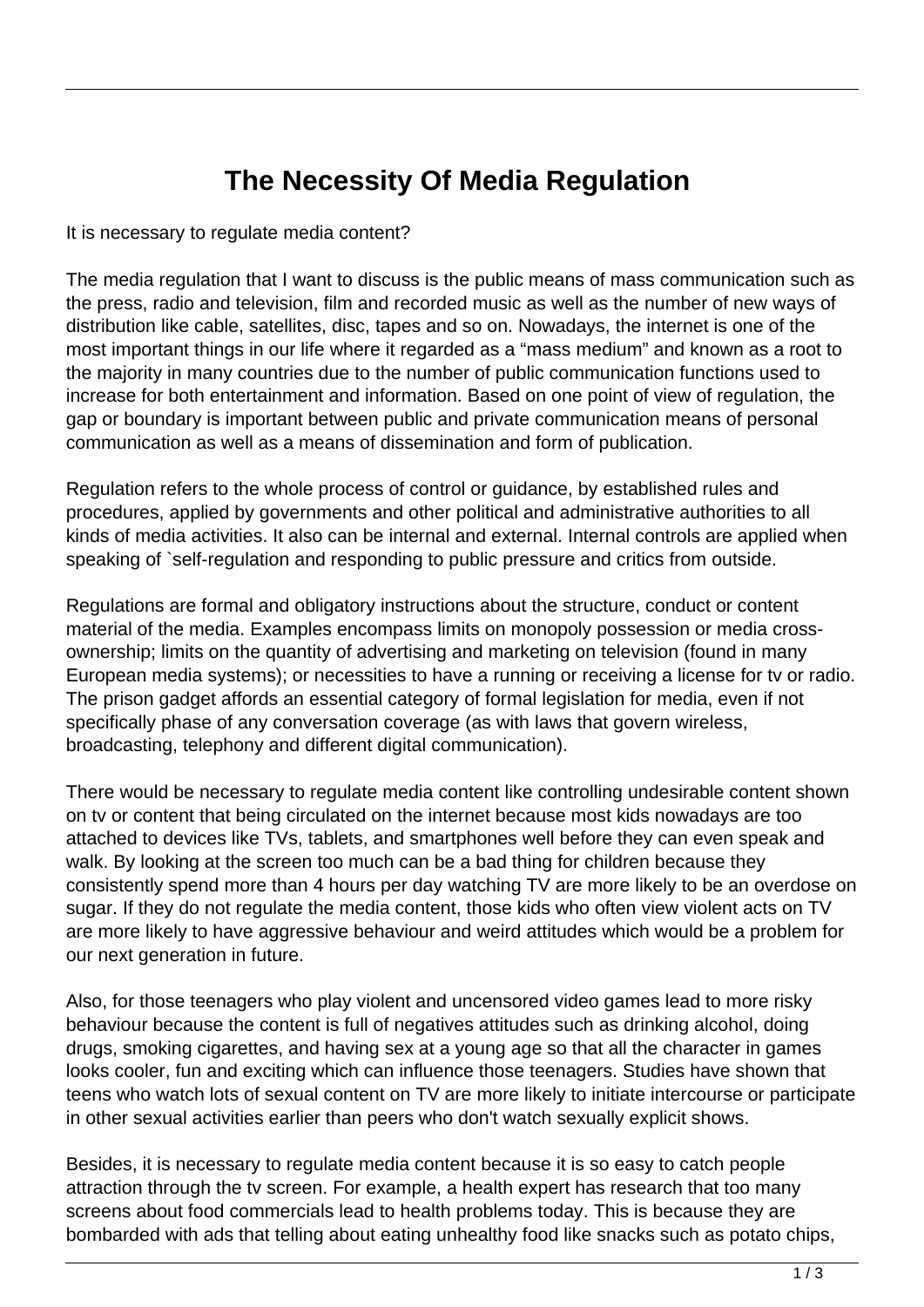McD, chocolates and drink empty calories soft drinks that somehow will become their favourite snack food and encourage them to eat more bad food. Studies have shown that decreasing the number of TV kids watched led to less weight gain and lower body mass index (BMI). Replacing video game time with outdoor game time is another good way to help kids maintain a healthy weight.

Furthermore, many kids under the age of 8, they don't understand that most of the actin ads are for selling product. They can't see the difference yet between a tv show and a commercial ad. Therefore, the government should take an action towards ads that perhaps can give a bad influence in terms of language and act to make sure all the children are secured. Research shows that food marketing increases children's immediate and future consumption, food brand preferences are influenced by product placements and advergames, and childhood obesity is related to viewing commercial television (not viewing DVDs or public television programming).

Not only for children, the marketing of unhealthy products such as alcohol and tobacco also link to negative effects on youth. Alcohol advertising increases the consumption among young adult that already want to try a new thing. Even though tobacco marketing has been banned from television for more than 40 years, youth still expose to television advertising for electronic cigarettes (e-cigarettes). It also may cause harm by the overwhelming exposure to all types of marketing, and the images within this marketing, that children and adolescents experience. So, it is very necessary to regulate media content before they spread all over the media. Thus, before they agreed to advertise some ads on the screen, they really should evaluate and filter the content whether it will give a bad effect or not on the people out there.

Next, it is good to regulate media content to improve the security & protection of information because there is a platform that can reach a huge number of people to produce and consume the information such as social media. By using this platform, there would be a lot of fake news that probably can create chaos in society. For example, our world was shocked when got the news about the death of Dwayne Johnson, the actor of Jumanji which also popularly known as The Rock, and many people posted sad captions on Twitter, Facebook, Instagram and so on. This fake news easily spread out because people easy to share the information without doing any research to prove whether the news is valid or not.

Therefore, publishing also involved in social media where a small group of people communicate and sharing the information with a mass audience. So, the gatekeeping is closed to producers but open to consumers which supply the content that enables the regulation of publication. Social media is very important in economic institutions because a lot of people using it and it easy to advertise news and current information about everything that happened in the world. An individual can create their new profile on social media and can start connecting with other people to collect information or for entertaining purposes. Social media services also use data from users to be their target to advertise something.

There are a group of people in social media which is a user who generates and consume content, users who used for commercial advertising, and managers to lead the speech. Online activities in social media also got protection from government regulation. Social media is far different from traditional publishers because the rules of social media content usually come ex publish after a person is located to have violated a platform's community requirements. A company probably remove the existing content to create a new one to please the viewers. Thus, social media content material moderation might fluctuate from editorial discretion in publishing